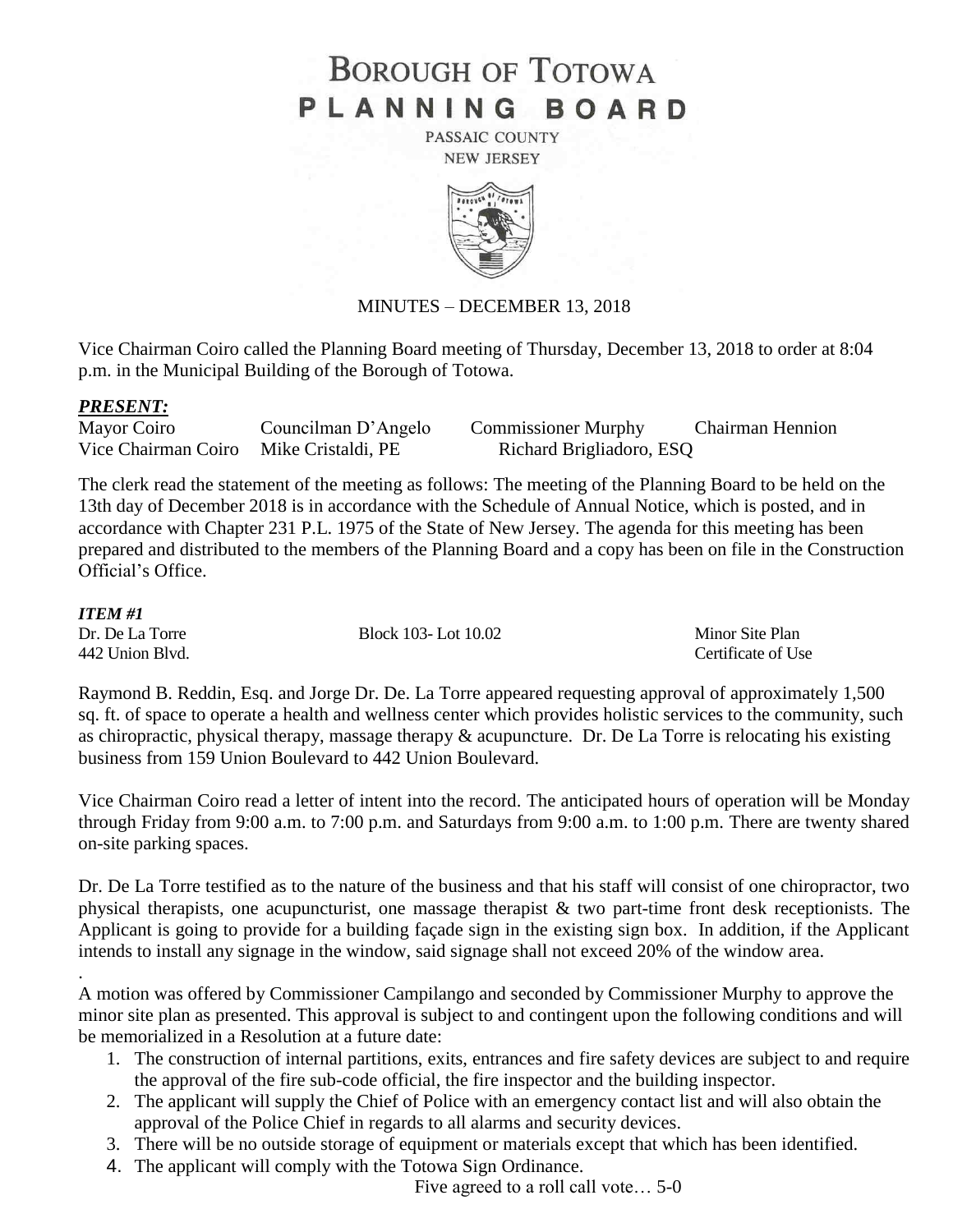#### PLANNING BOARD MEETING **DECEMBER 13, 2018** MINUTES CONTINUED PAGE 2

*ITEM #2*

265 Route 46 West **Certificate of Use** Certificate of Use

263 Studios, LLC Block 179 – Lot 3 Minor Site Plan

David Diaz appeared requesting approval of approximately 663 sq. ft. of space to operate as a private office space and a dual conference use for podcasting, talk radio and recording. Mr. Diaz stated that he is the sole owner of 263 Studios, LLC. Mr. Diaz will occupy Suite 3I.

Vice Chairman Coiro read a letter of intent into the record. The hours of operation are anticipated to be Monday through Friday from 12:00 p.m. to 11:00 p.m., Saturday from 8:00 a.m. to 10:00 p.m. and Sunday from 12:00 p.m. to 8:00 p.m. The Applicant intends to reuse the existing open office layout and storage provided by the landlord. Parking is shared with other tenants.

Mr. Diaz testified as to the nature of the business and indicated that podcasting is the practice of using the internet to make digital recordings of broadcasts available for downloading to a computer or a smart phone. Mr. Diaz stated that his company does not have any employees with the exception of himself. Mr. Diaz stated that he will have a plaque on the door to his office suite identifying the name of his business and he will have a name in the directory in the foyer identifying his business.

A motion was offered by Commissioner Campilango and seconded by Commissioner Murphy to approve the minor site plan as presented. This approval is subject to and contingent upon the following conditions and will be memorialized in a Resolution at a future date:

- 1. The construction of internal partitions, exits, entrances and fire safety devices are subject to and require the approval of the fire sub-code official, the fire inspector and the building inspector.
- 2. The applicant will supply the Chief of Police with an emergency contact list and will also obtain the approval of the Police Chief in regards to all alarms and security devices.
- 3. There will be no outside storage of equipment or materials except that which has been identified.
- 4. The applicant will comply with the Totowa Sign Ordinance.

Five agreed to a roll call vote… 5-0

| ITEM #3<br>I |  |
|--------------|--|
|              |  |

| NJDC Urban Renewal | Block 154 - Lot 19.03 | <b>General Development</b> |
|--------------------|-----------------------|----------------------------|
| 169 Minnisink Road |                       | Plan & Subdivision         |

Lisa A. John-Basta, Esq. of the law firm Chiesa, Shahinian and Giantomasi, PC. appeared requesting preliminary and final major subdivision approval for property formerly known as the North Jersey Developmental Center and designated as Block 154, Lot 19.03 (formerly a part of Block 154, Lot 19) and located at 169 Minnisink Road, Totowa, New Jersey, in the MRRZ Zone.

Submitted in support of the application were the following documents:

- 1. Plan entitled "Final Major Submission", prepared by Victor Vinegra, P.E., P.L.S. of Harbor Consultants Inc., dated September 21, 2018, revised through October 15, 2018, consisting of 1 sheet.
- 2. Description of Block 154, Lot 19.031, prepared by Victor Vinegra, P.E., P.L.S. of Harbor Consultants Inc., dated October 15, 2018, consisting of 14 pages.
- 3. Description of Block 154, Lot 19.05, prepared by Victor Vinegra, P.E., P.L.S. of Harbor Consultants, Inc., dated September 21, 2018, consisting of 9 pages.
- 4. Description of Block 154, Lot 19.06, prepared by Victor Vinegra, P.E., P.L.S. of Harbor Consultants Inc., dated October 15, 2018, consisting of 4 pages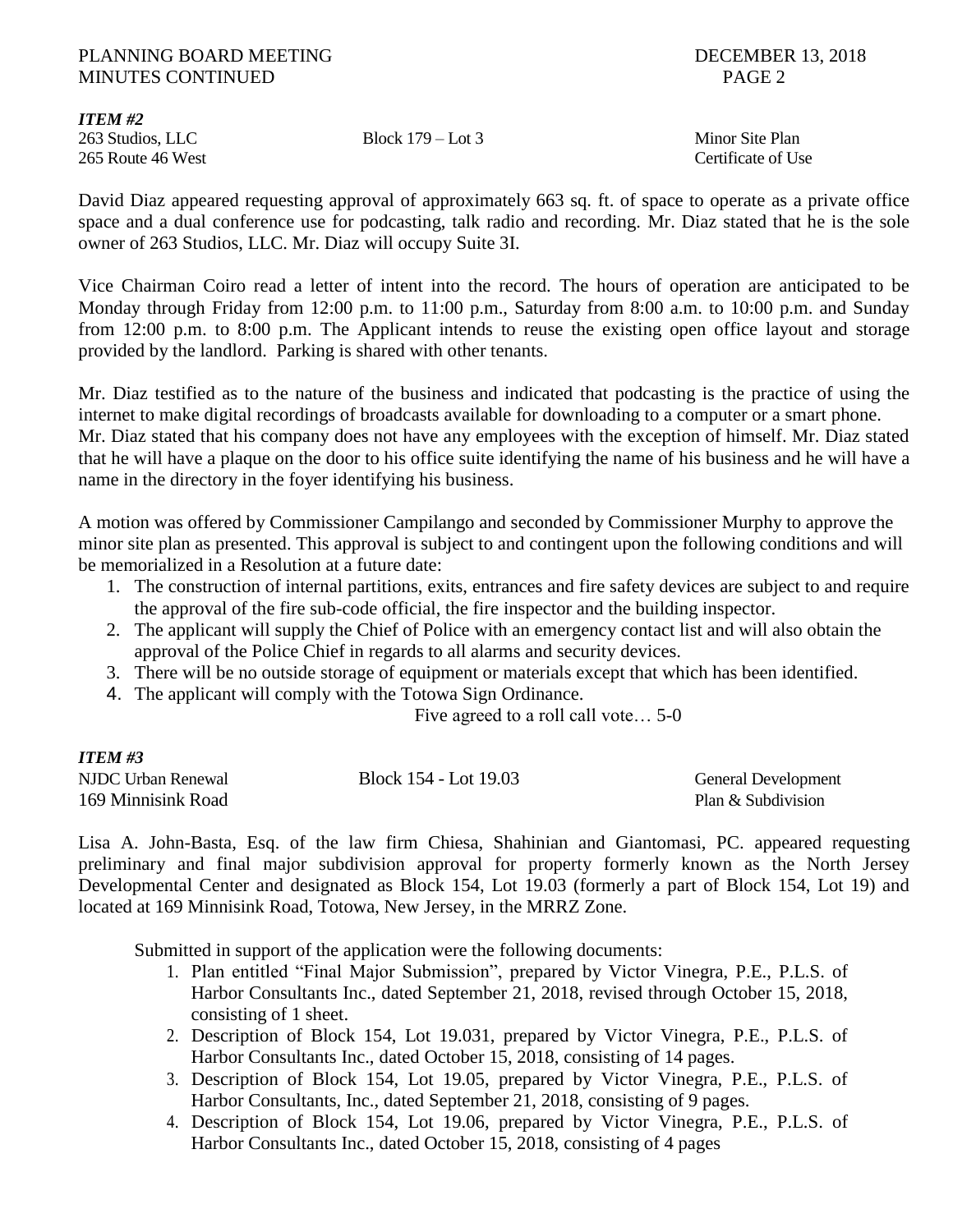By way of historical background, the subject property is a  $79<sub>±</sub>$  acre property which was part of the former North Jersey Developmental Center. The Applicant, NJDC Urban Renewal, LLC entered into a Redevelopment Agreement with the Borough in 2017 and became the Redeveloper of the NJDC site. The property was formerly the subject of a General Development Plan approval memorialized in a resolution adopted by the Planning Board on September 14, 2017 and most recently amended by the approval of an Amended General Development Plan by the Planning Board on October 25, 2018, which approval was memorialized in a resolution adopted by the Planning Board on December 13, 2018. There are several prior approvals in conjunction with the former North Jersey Developmental Center site.

The Applicant now seeks Preliminary and Final Major Subdivision approval in order to subdivide Lot 19.03 into three separate parcels, Lots 19.031, 19.05 and 19.06 in order to align with the recently approved Amended General Development Plan.

Testifying on behalf of the Applicant was Victor E. Vinegra, P.E., P.P., P.L.S. Mr. Vinegra testified that the application requires no variance relief, no waiver relief and no new site improvements are proposed in connection with this application. Mr. Vinegra introduced into evidence Exhibit A-1 and identified as a colored rendering of the subdivision plan submitted to the Planning Board. Mr. Vinegra testified that proposed Lot 19.05 will be approximately 24.397 acres in area and will contain a data center. Proposed Lot 19.031 will be approximately 35.821 acres in area and will contain a medical office building and an assisted living facility. Proposed Lot 19.06 will be approximately 18.853 acres in lot area and will contain a research and development facility.

Mr. Vinegra testified in connection with a walking path on the property which was previously presented to the Planning Board as part of the Amended General Development Plan application and heard by the Board on October 25, 2018 that the walking path would be generally located around the perimeter of the assisted living building. Mr. Vinegra testified that the Applicant fully intends to provide the walking path as reflected in the Amended General Development Plan, but the Applicant is looking for some flexibility and will perfect the precise location of the walking path during the site plan presentation for the assisted living facility. In that regard, Mr. Vinegra stated that the Applicant will add a note to the subdivision plan that the exact location of the walking path will be determined at the time of the assisted living site plan application.

Mr. Vinegra also requested, and the Board agreed, that the Applicant will provide notes on the subdivision plan reflecting a change in the name of the Overhead Wires Easement to a Utility Easement, and also appropriate labeling of the wetland areas on the site. Mr. Vinegra further testified that the proposed subdivision plan complies with the Amended General Development Plan. Mr. Vinegra also stated that the Applicant intends to perfect the Final Major Subdivision by recording a plat.

A motion was offered by Commissioner Campilango and seconded by Commissioner Murphy to open the public portion of the meeting.

# All In Favor 5-0

Terry Sabol, 135 Minisink Road, Totowa, New Jersey; Joe Appio, 25 Artillery Park Road, Totowa, New Jersey; Michael Cuocolo, 37 Artillery Park Road, Totowa, New Jersey; Anthony Sabatino, 21 Artillery Park Road, Totowa, New Jersey; and Rick Fasoli, 33 Artillery Park Road, Totowa, New Jersey. The members of the public had various questions or comments in regard to the schedule for completion of the project, landscaping and buffering, drainage, complaints that work is being commenced prior to the starting time permitted by ordinance, sufficiency of the proposed landscaping and buffering and the ability to add additional or supplemental landscaping if requested by the residents.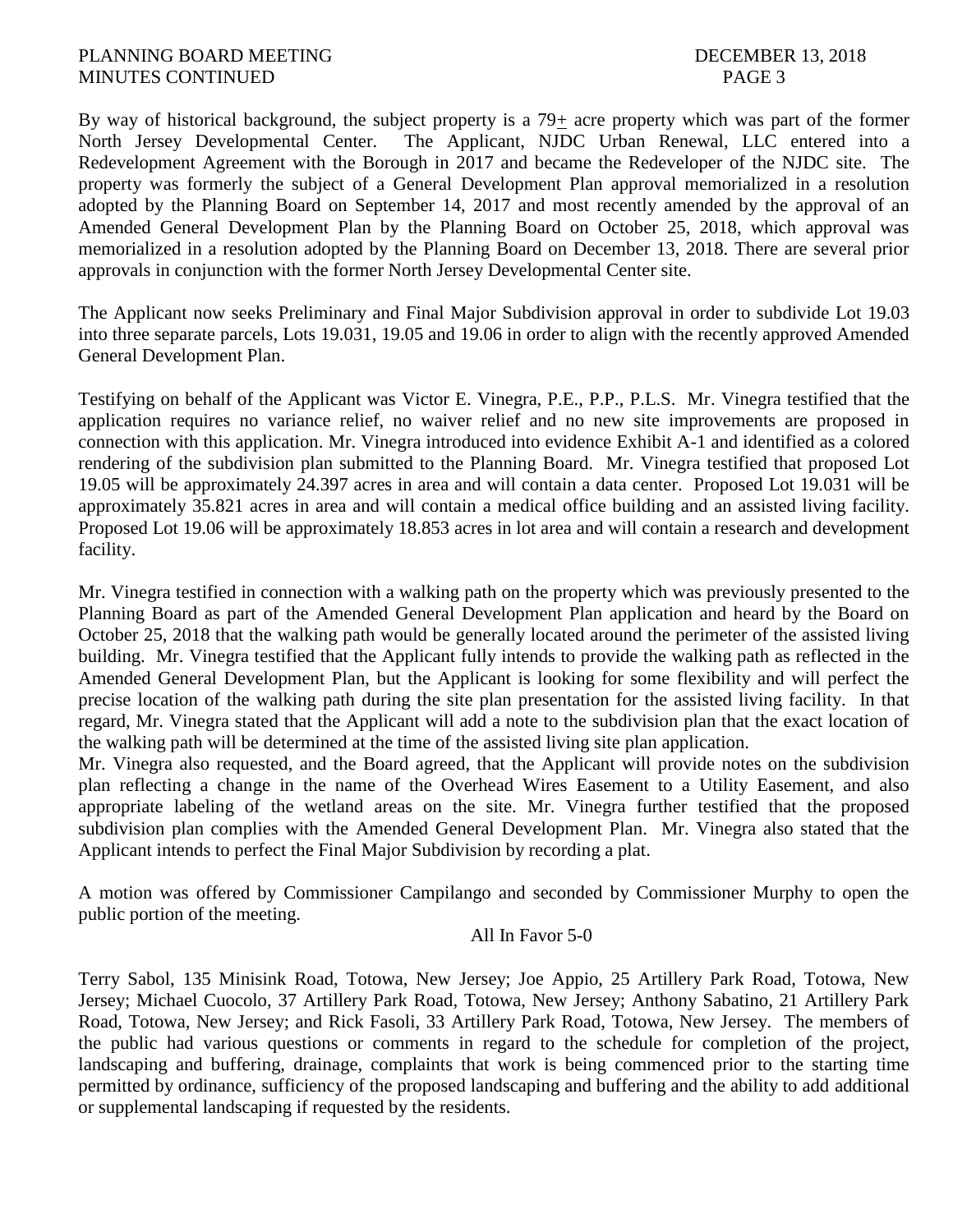# PLANNING BOARD MEETING DECEMBER 13, 2018 MINUTES CONTINUED PAGE 4

A motion was offered by Commissioner Campilango and seconded by Commissioner Murphy to close the public portion of the meeting.

# All In Favor 5-0

Mr. Glenn Domenick, a representative of the master developer, testified that as to the issue of workers starting before the prescribed time under the ordinance, that he has previously addressed this matter with the site contractors and he once again will address this matter with the site contractors. He also stated that the Applicant is in the process of commencing to plant new trees, and that in the Spring, additional trees and plantings will occur. Mr. Domenick also stated that he most recently walked the buffer area and marked trees to be replaced and identified areas where additional plantings will occur. In addition, it was represented on the record that the stormwater management plan has been approved by the NJDEP.

A motion was offered by Commissioner Campilango and seconded by Commissioner Murphy to approve the Preliminary and Final Major Subdivision as presented. This approval is subject to and contingent upon the following conditions and will be memorialized in a Resolution at a future date:

- 1. The development of this parcel shall be implemented in accordance with the plans submitted and approved along with any amendments as set forth on the record before the Planning Board or as requested by the Board's professionals during the public hearing.
- 2. The granting of this application is subject to and conditioned upon the Applicant complying with all terms and conditions as set forth in the December 11, 2018 Planning Report of the Board Planner, Darlene A. Green, P.P., AICP of Maser Consulting, P.A. as well as any other terms and conditions imposed by the Planning Board or the Board's Professionals and not in conflict with the Applicant's testimony and stipulations before the Board during the course of the public hearing.
- 3. The granting of this application is subject to and conditioned upon the Applicant complying with the requirements of the Redevelopment Agreement dated June 15, 2017.
- 4. The granting of this application is subject to and conditioned upon the perfection of the subdivision approval being in accordance with the requirements of N.J.S.A. 46:26B-1 et. seq; the MLUL and any other relevant laws or regulations that are applicable.
- 5. The granting of this application is subject to and conditioned upon Passaic County Planning Board approval, if required.
- 6. All terms and conditions of the Board's prior Resolutions shall remain in full force and effect except as satisfied or amended and not in conflict with this approval.
- 7. The granting of this application is conditioned upon the Applicant adding a note to the subdivision plan that the exact location of the walking path will be determined at the time the assisted living site plan application is presented to the Planning Board.
- 8. The granting of this application is conditioned upon the Applicant providing notes on the subdivision plan reflecting a change in the name of the Overhead Wires Easement to a Utility Easement, and also appropriate labeling of the wetland areas on the site.

Five agreed to a roll call vote… 5-0

#### **MINUTES:**

A motion was offered by Commissioner Campilango and seconded by Commissioner Murphy to approve the Planning Board Minutes of November 8, 2018 as prepared.

> Three agreed to a roll call vote… 3-0 Commissioners Campilango & Mayor Coiro abstained

#### **RESOLUTIONS:**

A motion was offered by Commissioner Campilango and seconded by Murphy to approve the resolution for Brogan Cadillac – Block 179 – Lot 3 as presented.

Three agreed to a roll call vote… 3-0